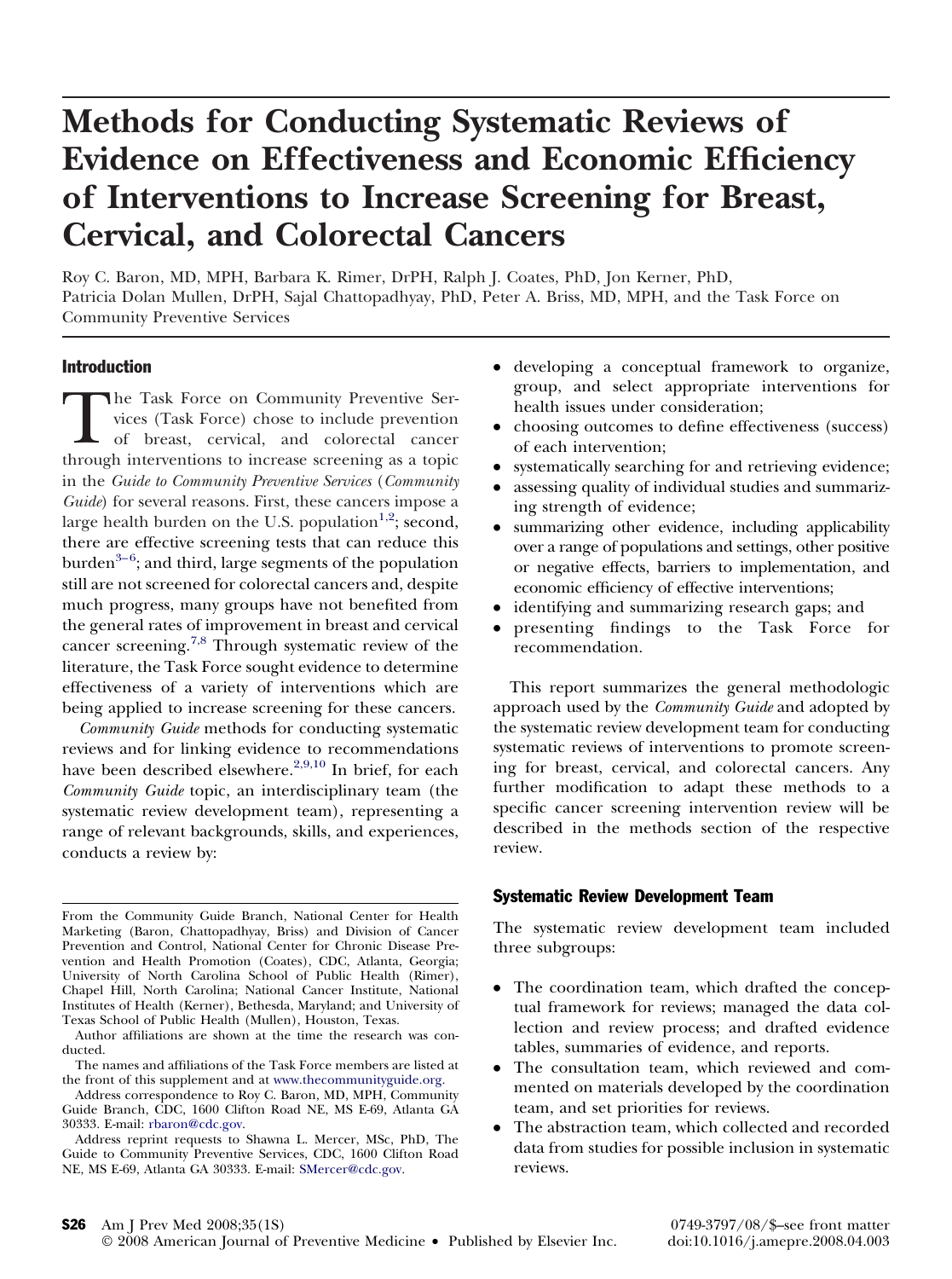<span id="page-1-0"></span>Unless otherwise noted, subsequent use of the term "team" will refer to the coordination team.

#### Conceptual Approach

Convincing evidence shows that screening using recommended techniques improves health outcomes for breast, cervical, and colorectal cancers. $3-6$  Many interventions have been applied in community and healthcare system settings to increase screening rates in populations of age-eligible individuals who have

never been screened or are not screened at recommended intervals.

In developing the approach to these reviews, the team:

- identified modifiable barriers and facilitators to changing screening behavior (determinants, such as knowledge, attitudes, intentions, access, and provider-client interactions);
- ● conceptualized three primary strategies under which related interventions to improve screening are grouped: (1) increasing community demand for

**Table 1.** Interventions, to date, selected for *Community Guide* systematic review of evidence of effectiveness in increasing breast, cervical, and colorectal cancer screening. Six interventions are intended to increase client demand for screening services, three to enhance access to services, and three to improve provider and healthcare system performance in delivering screening services

| Intervention                                                               | <b>Definition</b>                                                                                                                                                                                                                                                                                                                                                             |  |  |
|----------------------------------------------------------------------------|-------------------------------------------------------------------------------------------------------------------------------------------------------------------------------------------------------------------------------------------------------------------------------------------------------------------------------------------------------------------------------|--|--|
| Increasing community demand for screening (client-directed)                |                                                                                                                                                                                                                                                                                                                                                                               |  |  |
| Mass media (education)                                                     | Informational or motivational messages delivered to large<br>audiences through broadcast and print media<br>(television, radio, billboards, magazines, and<br>newspapers).                                                                                                                                                                                                    |  |  |
| Small media (education)                                                    | Informational or motivational messages delivered to<br>individuals through brochures, leaflets (pamphlets or<br>flyers), newsletters, informational letters, flip-charts, or<br>videos.                                                                                                                                                                                       |  |  |
| Group (education)                                                          | Informational or motivational messages delivered to an<br>assembled group in lecture or interactive format by<br>trained laypeople or health professionals.                                                                                                                                                                                                                   |  |  |
| One-on-one (education)                                                     | Informational or motivational messages delivered by one<br>individual to another, either in person or by telephone.<br>May be supported by small media or client reminders.                                                                                                                                                                                                   |  |  |
| Client reminders and recall                                                | Printed (letter or postcard) or telephone messages<br>advising people they are due (reminder) or late<br>(recall) for cancer screening. Messages may include a<br>scheduled appointment or an offer to assist in<br>scheduling.                                                                                                                                               |  |  |
| Client incentives                                                          | Small, noncoercive gifts or financial rewards to motivate<br>people to seek cancer screening for themselves or<br>others.                                                                                                                                                                                                                                                     |  |  |
| Increasing community access to screening (client-directed)                 |                                                                                                                                                                                                                                                                                                                                                                               |  |  |
| Reducing client out-of-pocket costs                                        | Reduces client cost through reimbursement, voucher<br>distribution, or increased third party payment for<br>cancer screening.                                                                                                                                                                                                                                                 |  |  |
| Reducing structural barriers                                               | Reduces or eliminates barriers such as location, distance,<br>inconvenient hours of operation, or language barriers<br>(e.g., alternative screening sites, provide transportation,<br>expand hours of operation, assist in appointment<br>scheduling). These interventions may be supported by<br>reminders, educational messages, or reduced out-of-<br>pocket client costs. |  |  |
| Laws to increase screening                                                 | State or federally mandated screening or insurance<br>coverage of screening.                                                                                                                                                                                                                                                                                                  |  |  |
| Increasing provider delivery or promotion of screening (provider-directed) |                                                                                                                                                                                                                                                                                                                                                                               |  |  |
| Provider reminders and recall                                              | Electronic or manual chart notations or checklists to                                                                                                                                                                                                                                                                                                                         |  |  |
|                                                                            | inform or remind healthcare providers when clients are<br>due (reminder) or overdue (recall) for screening.                                                                                                                                                                                                                                                                   |  |  |
| Provider assessment and feedback                                           | Evaluates provider performance in delivering a screening<br>service (assessment) and gives the information back to<br>providers, individually or as a group (feedback).                                                                                                                                                                                                       |  |  |
| Provider incentives                                                        | Direct or indirect rewards (monetary or nonmonetary) to<br>motivate providers to deliver screening services or to<br>make appropriate referrals.                                                                                                                                                                                                                              |  |  |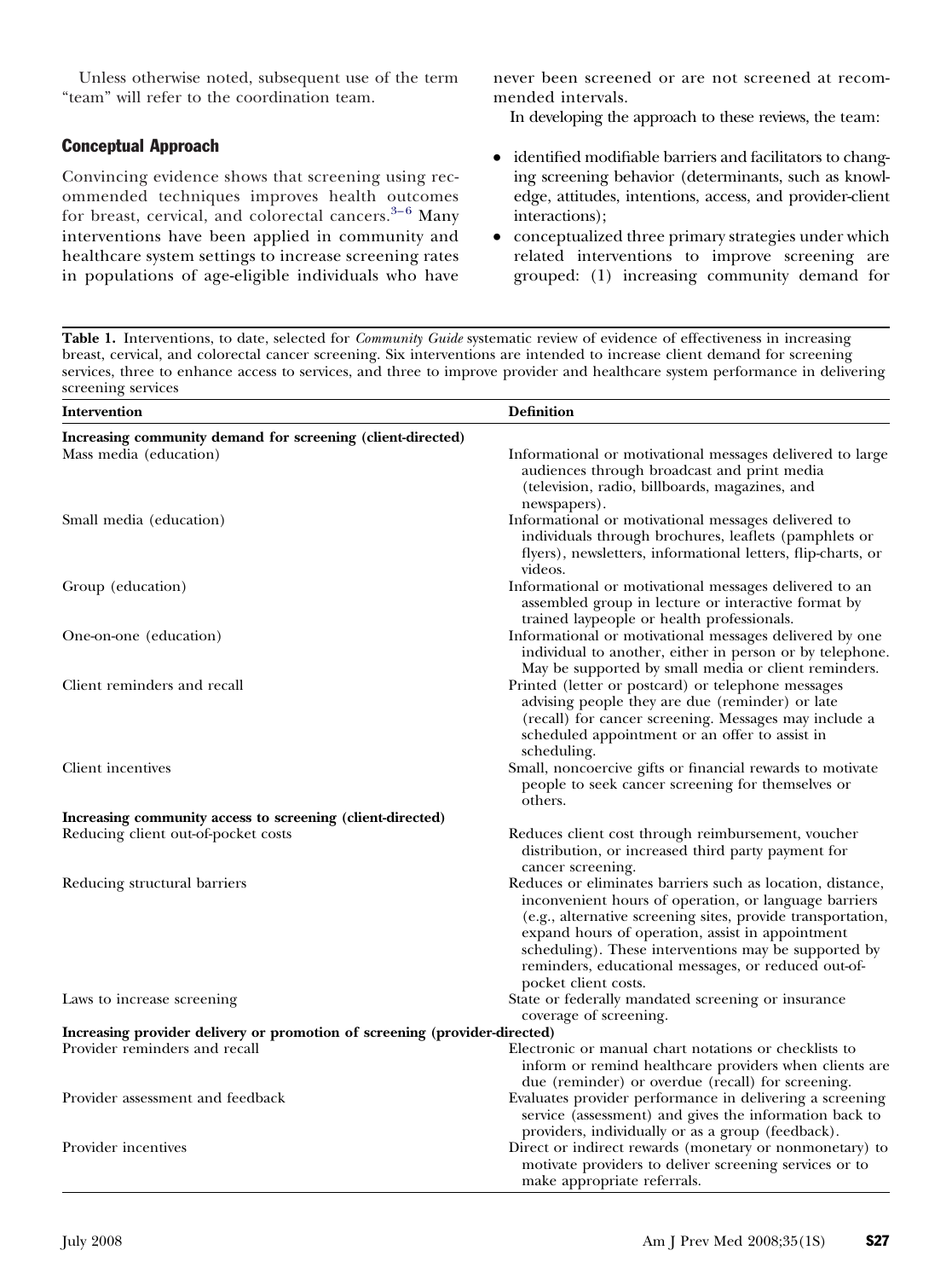

**Figure 1.** Example of the analytic framework used in reviews of interventions to increase screening for breast, cervical, and colorectal cancers. (Oval indicates intervention [provider assessment and feedback]; rectangles with rounded corners indicate mediators or intermediate outcomes [shaded rectangle is the outcome demonstrating intervention effectiveness]; and clear rectangle indicates desired health outcomes.)

cancer screening; (2) enhancing community access to cancer screening services; and (3) increasing healthcare provider delivery of these services;

- chose outcomes for which evidence was to be sought and which would define intervention success;
- generated a list of "candidate" interventions for improving cancer screening rates; and
- selected for review from the list of candidates, interventions that are:
	- commonly used but may be ineffective, or for which there is need for additional information;
	- commonly used and shown empirically to be effective in other areas, believed to be effective in cancer screening (e.g., client reminder/recall), or both;
	- ● underused and may be effective; or
	- of interest to people involved in planning, funding, and implementing population-based services and policies to improve health at the community and state levels.

The team set priorities for review of 12 classes of interventions, each addressing one of the three strategies, $^{11}$  and defined these interventions [\(Table 1\)](#page-1-0). Six are used to increase community demand for screening services and three to enhance access; three are used in healthcare settings to influence providers to deliver or to promote use of screening services. Summaries of these reviews and Task Force recommendations will be available at [www.thecommunityguide.org/cancer.](http://www.thecommunityguide.org/cancer) Detailed reviews of interventions to increase community demand, $^{12}$  community access, $^{13}$  and provider delivery of screening (assessment and feedback and incentives), $^{14}$ along with corresponding Task Force recommendations[,15](#page-7-0) are in accompanying articles. A detailed review of an additional intervention to increase provider delivery (reminder/recall) of or referral for screening and a

review of multicomponent interventions have been completed and are being prepared for publication.

#### Analytic Framework

Analytic frameworks (an example of which is shown in Figure 1) were developed for each intervention to identify and map hypothesized relationships along the pathway(s) from intervention to intermediate and desired health outcomes. Completed screening (shaded) is the outcome of primary interest in these reviews. Although completed screening is an intermediate step in the model, it is the measurable criterion for intervention effectiveness because of established links to the health outcomes of ultimate interest: decreased morbidity and mortality from breast, cervical, and colorectal cancers. $4-6$  The Task Force therefore based recommendation decisions on the direction, consistency, and magnitude of the change in completed screening only. Although several studies reported change in precursors to altered screening behavior (e.g., client or provider knowledge or attitude, client perception of access, providerclient interaction, or screening tests recommended or ordered), these outcomes alone were not sufficient to determine intervention effectiveness. The model also indicates that the intervention may result in other benefits or harms, such as positive or negative effects on other health behaviors or use of healthcare services.

## Developing the Body of Evidence **Data Sources**

To establish the evidence base the team searched five computerized databases from the earliest entries in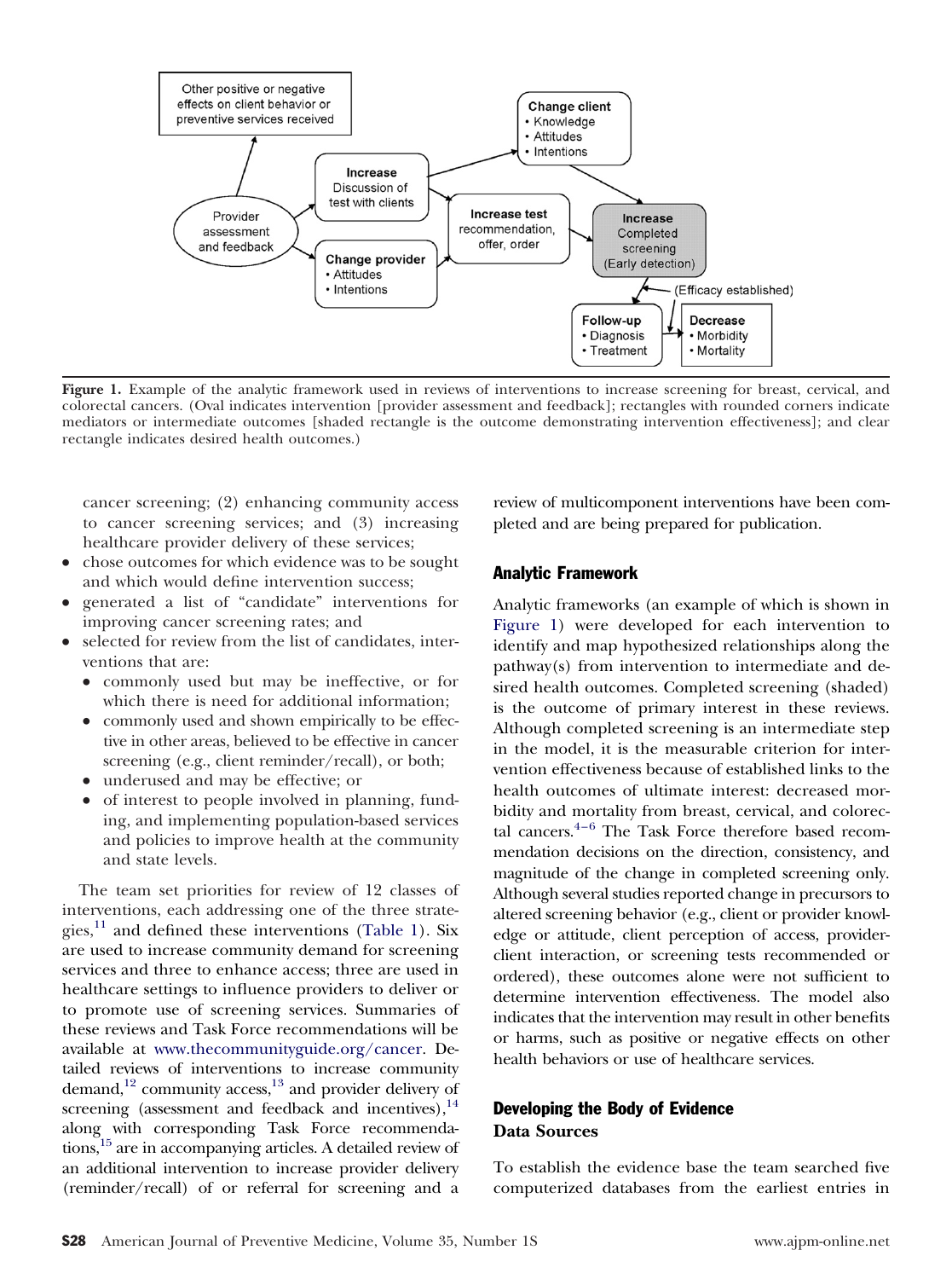<span id="page-3-0"></span>**Table 2.** Search terms used in five electronic databases to find studies for inclusion in the systematic reviews of cancer screening. Searches were conducted to find all studies of cancer screening including those specific to screening for breast, cervical, or colorectal cancer

#### **General**

| Neoplasms—combined with any of the following headings: |  |  |
|--------------------------------------------------------|--|--|
| Early detection                                        |  |  |
|                                                        |  |  |

| Mass screening                     |
|------------------------------------|
| Multiphasic screening              |
| Preventive health services         |
| Screening                          |
| <b>Breast cancer</b>               |
| Breast neoplasms                   |
| Mammography                        |
| Cervical cancer                    |
| Cervical intraepithelial neoplasia |
| (Uterine) cervical neoplasms       |
| Cervix dysplasia                   |
| Vaginal smears                     |
| Colorectal cancer                  |
| Colonic neoplasms                  |
| Colorectal neoplasms               |
| Occult blood                       |
| Sigmoid neoplasms                  |
| Sigmoidoscopy                      |

each through November 2004: MEDLINE, database of the National Library of Medicine (from 1966); the Cumulative Index to Nursing and Allied Health database (CINAHL, from 1982); the Chronic Disease Prevention database (CDP, Cancer Prevention and Control subfield, from 1988); PsycINFO (from 1967); and the Cochrane Library databases. Medical subject headings (MeSH) searched (including all subheadings) are shown in Table 2. The team also scanned bibliographies from key articles and solicited other citations from other team members and subject-matter experts. Conference abstracts were not included because, according to *Community Guide* criteria,<sup>9</sup> they generally do not provide enough information to assess study validity and to address the research questions.

The search identified over 9000 citations whose titles and abstracts were screened for potential relevance to interventions and outcomes of interest; of these, 580 articles were retrieved for full-text review (see Candidate Study Selection).

#### **Candidate Study Selection**

To be considered for screening intervention review, four general inclusion criteria were assessed. Studies had to (1) be a primary investigation (as opposed to a set of guidelines, a review, or a description of process measures) of one or more interventions prioritized for review; (2) be conducted in a country with a high income economy (as defined by the

World Bank)<sup>a</sup>; (3) provide information on one or more outcomes pre-selected by the team; and (4) include a comparison group of either pre-exposed or concurrent study participants unexposed or less exposed to the intervention. A total of 244 studies satisfying these criteria became candidates for review.

#### **Organization of Studies by Intervention**

Interventions were classified according to definitions developed as part of the review process [\(Table 1\)](#page-1-0). The 244 candidate studies were grouped according to the class of intervention(s) described (although precise nomenclature used by a specific study sometimes differed from the corresponding term adopted by the team). Studies providing evidence for more than one intervention (e.g., multiple intervention arms that mapped to separate interventions or to multicomponent interventions) were reviewed separately for each applicable intervention.

## Evaluating and Summarizing Studies **Effectiveness**

**Qualifying studies.** Each candidate study (meeting general inclusion criteria, above) was evaluated using a standardized abstraction form (available at [www.thecommunityguide.org/methods/abstractionform.](http://www.thecommunityguide.org/methods/abstractionform.pdf) [pdf\)](http://www.thecommunityguide.org/methods/abstractionform.pdf) and assessed for suitability of study design (greatest, moderate, or least) and threats to internal and external validity.<sup>9,10</sup> Studies of all levels of design suitability were included in the body of evidence, except when the number of studies of greatest design suitability enabled us to analyze these alone (excluding studies of moderate and least suitable designs) without compromising internal or external validity of the resulting body of evidence. Based on the number of threats to validity, candidate studies were characterized as having good, fair, or limited quality of execution. Studies with good or fair quality of execution (minimal quality standards) qualified for final inclusion in the review of intervention effectiveness; studies with limited quality of execution did not qualify. Nonqualifying studies, however, were still considered for relevant background information, to help conceptualize the

a Countries with high income economies as defined by the World Bank are Andorra, Antigua and Barbuda, Aruba, Australia, Austria, The Bahamas, Bahrain, Barbados, Belgium, Bermuda, Brunei Darussalam, Canada, Cayman Islands, Channel Islands, Cyprus, Czech Republic, Denmark, Estonia, Faeroe Islands, Finland, France, French Polynesia, Germany, Greece, Greenland, Guam, Hong Kong (China), Iceland, Ireland, Isle of Man, Israel, Italy, Japan, Republic of Korea, Kuwait, Liechtenstein, Luxembourg, Macao (China), Malta, Monaco, Netherlands, Netherlands Antilles, New Caledonia, New Zealand, Norway, Portugal, Puerto Rico, Qatar, San Marino, Saudi Arabia, Singapore, Slovenia, Spain, Sweden, Switzerland, Trinidad and Tobago, United Arab Emirates, United Kingdom, United States, Virgin Islands (U.S.).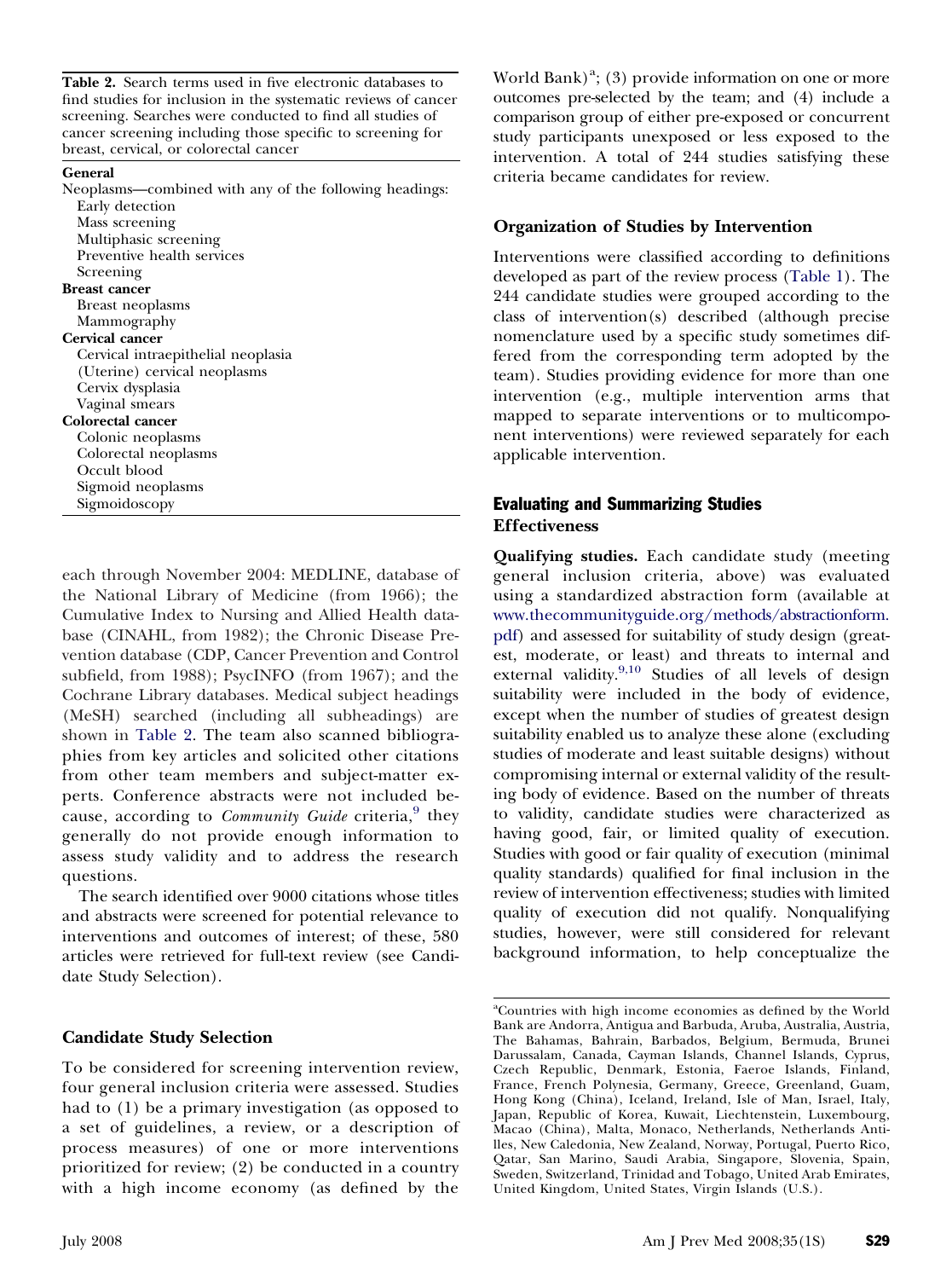review, and to provide information on potential barriers to implementation and other benefits or harms.

**Summary effect estimates.** The outcome of interest in these reviews—completed screening tests—was generally ascertained in each study by record reviews or client self-reports. Results of each study were represented as change in screening attributable to the intervention; where possible, percentage point (i.e., absolute) change in completed screening from baseline or comparison value was used as the measure of effect. Percentage point changes and baseline screening rates were calculated as follows:

For studies with before-and-after measurements and concurrent comparison groups:

 $(I_{\text{post}} - I_{\text{pre}}) - (C_{\text{post}} - C_{\text{pre}})$ ; baseline =  $I_{\text{pre}}$ 

For studies with post-only measurements and concurrent comparison groups:

 $(I_{\text{post}} - C_{\text{post}})$ ; baseline =  $C_{\text{post}}$ 

For studies with before-and-after measurements and no concurrent comparison groups:

 $(I_{\text{post}} - I_{\text{pre}})$ ; baseline =  $I_{\text{pre}}$ 

Where:

 $I_{\text{post}}$  = reported percentage of intervention group screened after intervention;

 $I<sub>pre</sub>$  = reported percentage of intervention group screened, immediately before intervention;

 $C<sub>post</sub>$  = reported percentage of comparison group screened after intervention;

 $C<sub>pre</sub>$  = reported percentage of comparison group screened, immediately before intervention; and

Baseline  $=$  the estimated study population screening rate in the absence of or prior to intervention.

When the effect was reported as an odds ratio (OR) or a percent (i.e., relative) change from baseline or comparison value, the team sought to convert the estimate to percentage point change. If this was not possible, the outcome was excluded from the summary effect measure (see below) but reported separately to reflect the complete evidence base and to assess consistency across all studies.

Studies with multiple effect estimates were handled in one of two ways. First, when there was more than one estimate for a single outcome in a single study arm, consistent rules were applied to choose the most appropriate estimate. For example, estimates adjusted for confounding were selected over crude estimates; when estimates were taken at multiple follow-up points, the estimate at longest follow-up was selected over those measured earlier. Second, when estimates differed in terms of population and intervention and therefore provided relatively independent information on effectiveness, they were treated as separate data points in the analyses. This approach was used when more than one form of the intervention of interest was evaluated in separate study groups (e.g., a client reminder might be delivered by telephone in one arm of the study and by mail in another) or when the same intervention was evaluated in distinct geographic areas or subpopulations. These estimates were used separately, because they enhanced our ability to assess for effect heterogeneity by intervention characteristics or by setting context. As a result, the number of effect estimates reported in the reviews is often greater than the number of studies.

**Summarizing effectiveness evidence and translating into recommendations.** Because barriers to client demand for and access to screening services can differ greatly across population subgroups and from one screening test to another, client-directed interventions were reviewed, summarized, and recommended separately for breast, cervical, or colorectal cancers.<sup>11</sup> In contrast, because provider behavior was thought to be less influenced by differences in client populations or by specific details of particular tests, provider-directed interventions were reviewed and recommended on the basis of evidence for all three cancer sites combined (as long as evidence did not suggest differences in effectiveness by screening test).

For each review, effect estimates across all related studies are displayed in figures or tables and summarized using the median as the descriptive statistic. When seven or more effect measures were available, interquartile intervals were used as the measure of variability; otherwise, ranges are presented.

The *Community Guide* characterizes evidence for determining intervention effectiveness as insufficient, sufficient, or strong on the basis of the number of available studies, the suitability of study design for evaluating effectiveness, the quality of execution, the overall consistency of results, and the magnitude of effect. $9$  Evidence is considered sufficient or strong when the body of evidence is of sufficient size and quality to support conclusions, when reported effects are consistent and in the desired direction, and when the magnitude of effect is, in the judgment of the Task Force, large enough to be of public health importance. If these conditions are not met, evidence is considered insufficient to determine effectiveness. Insufficient evidence should not be interpreted as evidence of ineffectiveness but rather as an indication that additional research is needed.

Task Force recommendations link directly to the strength of evidence on effectiveness, as described elsewhere.<sup>9</sup> In brief, a finding of strong or sufficient evidence of intervention effectiveness leads to a Task Force recommendation favoring use of the intervention. Insufficient evidence leads to a recommendation for additional research.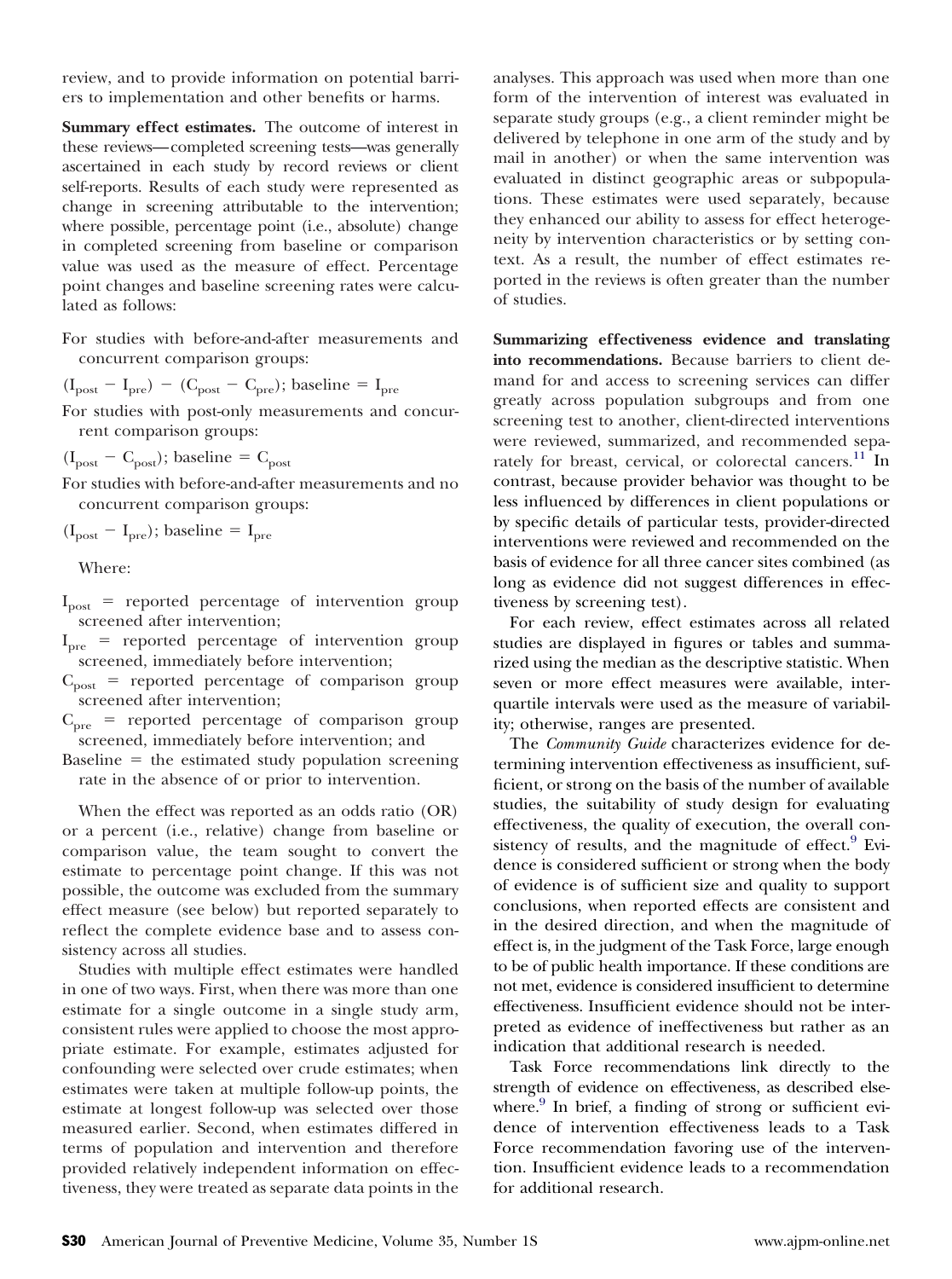## **Applicability**

Applicability of effectiveness findings (i.e., the extent to which findings are thought to apply to various populations and settings) was considered by the team on both empirical and conceptual grounds. In general, several factors strengthen support for conclusions of likely applicability. One factor is individual study characteristics. Large studies with diverse populations are more likely to have broader applicability than small studies with homogenous study populations. Another factor is the character of the collective body of evidence. Larger numbers of studies with inter-study diversity of populations and settings in which the intervention has been effective add strength to evidence of its applicability. And finally, when the scope of existing empirical evidence of effectiveness is limited, strong theoretical grounds may lend weight to the likelihood of applicability to populations or settings other than those studied.

## **Other Positive or Negative Effects**

The team sought to identify other positive or negative intervention effects to be considered when making implementation decisions and was vigilant for possible important unintended harms or benefits noted in the effectiveness literature or considered important by the team.

## **Evaluating Economic Efficiency**

The *Community Guide* economics team conducted systematic reviews of the cost and economic efficiency (defined as achieving maximum health gain with lowest cost) of interventions that the Task Force recommended for implementation. These economic analyses are not themselves used as criteria for Task Force recommendations. Their primary purpose is to help decision makers choose among recommended interventions.

In this section, previously reported methods for conducting systematic reviews of economic efficiency are summarized, $16,17$  as adapted to screening interventions for breast, cervical, and colorectal cancers. These reviews have four stages:

- searching for and retrieving evidence on economic efficiency;
- ● abstracting and adjusting economic data;
- ● assessing quality of economic evidence; and
- ● summarizing and interpreting evidence on economic efficiency.

**Searching for and retrieving evidence on economic efficiency.** Studies identified through the literature search for evidence of intervention effectiveness were included for consideration if they reported cost or cost-effectiveness information. The search was expanded by adding two economic databases, EconLit and the Social Science Citation Index in the Web of Science, and by combining economic-specific keywords

with the MeSH headings listed in [Table 2.](#page-3-0) Other potential sources of economic evidence included reference lists of articles selected for review and citations provided by team members and other subject-matter experts. The body of literature considered in reviews of economic efficiency included either the original reports of studies qualifying for effectiveness review or additional articles separately describing economic analyses from those studies.

To be included as a candidate for economic efficiency review, a study had to satisfy general inclusion criteria for this review (see Candidate Study Selection); employ one of four analytic techniques: cost analysis, costbenefit analysis, cost-utility analysis, or cost-effectiveness analysis; and provide sufficient detail to enable adjustment and expression of study data, when necessary, to conform with *Community Guide* reporting protocol.

Studies reporting economic information were excluded from the review of economic efficiency when an effect size used in the cost-effectiveness estimate could not be reconciled with the data from the effectiveness study, or when cost effectiveness was estimated from only a subset of the population in the effectiveness study; when budgeted costs were used instead of actual costs; when reported costs included a range of clinical services not specific to the particular cancer screening intervention; or when other information was insufficient to enable verification of cost-effectiveness estimates, as reported.

**Abstracting and adjusting economic data.** Two reviewers read each study considered for inclusion in the economic review and abstracted data using a standardized form.[17](#page-7-0) Information collected on this form includes classification of the study design and methods; description of the intervention and study population; specification of the comparator (i.e., pre-existing activity against which the intervention is being compared); measurement of intervention effectiveness; perspective (societal versus individual program); duration of intervention and analytic horizon; and total costs and benefits and economic summary measures reported.

Because the studies were designed to report changes in screening activity and did not report ultimate health outcomes (e.g., illness or deaths averted, life years gained, or quality-adjusted life years saved), economic summary measures were based on completed screening tests. For example, rather than estimating cost per life year gained, cost-effectiveness ratios were expressed as cost per additional completed screening test, an incremental measure. When a study reported cost effectiveness as cost per percentage point increase in completed screening test or as average cost, *Community Guide* staff converted the estimate to cost per additional completed screening test. *Community Guide* staff also calculated cost-effectiveness estimates for studies that did not report the summary economic measure but which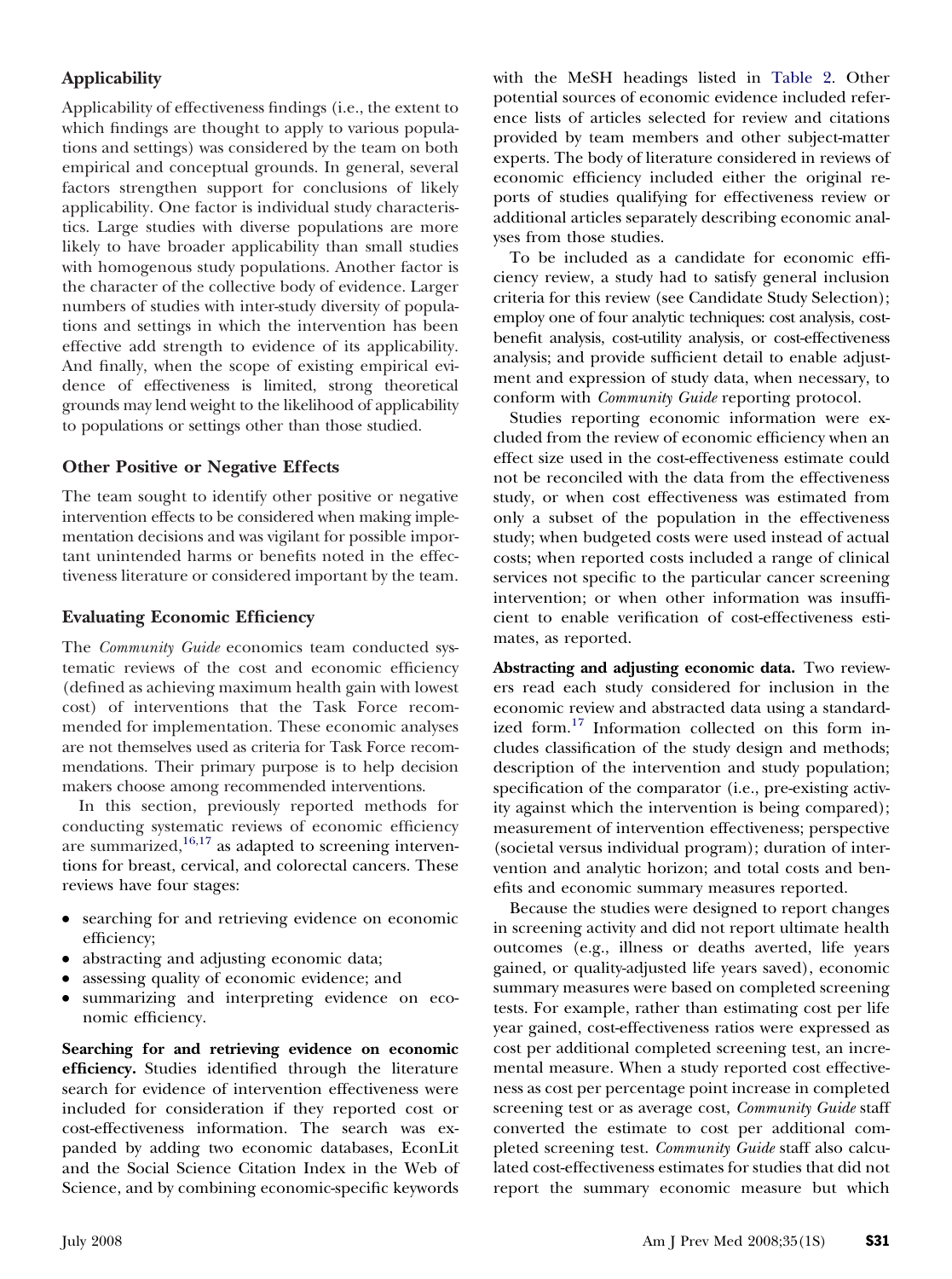reported program cost and intervention effectiveness separately. For comparability, summary measures were adjusted to 2003 U.S. dollars using the all-item Consumer Price Index (CPI; [www.bls.gov/cpi/\)](http://www.bls.gov/cpi/) or the Medical Care component of the CPI (MCPI; [www.bls.gov/cpi/\)](http://www.bls.gov/cpi/). For international studies, purchasing power parity rates from World Development Indicators were used to convert foreign currency to U.S. dollars[.18](#page-7-0) Finally, because the economic measure was linked to short-term cost and intermediate outcome, economic discount rates typically employed to value long-term effects were not relevant to these reviews.

**Assessing quality of economic evidence.** Based on an evaluation of five performance categories—study design, costs, benefit measurements, effects, and analysis—each study received a quality rating of very good, good, satisfactory, or unsatisfactory.<sup>17</sup> Only studies with a rating of satisfactory or better were included in the review of economic evidence. Economic quality ratings did not apply to studies reporting only intervention costs, but which otherwise qualified for the effectiveness review. These studies, although not part of the economic evidence base, are presented for cost information only.

**Summarizing and interpreting evidence on economic efficiency.** The findings about cost and economic efficiency based on studies qualifying for the economic review are presented in summary tables available at [www.thecommunityguide.org/cancer.](http://www.thecommunityguide.org/cancer) Tables include information on several aspects of each study. Tables and text describing the respective reviews attempt to identify important differences in assumptions and criteria used for cost ascertainment across studies (and across reviews). Some studies reflect much higher cost per additional screen (e.g., studies that included fixed costs, such as rent and utilities and start-up costs for computer systems; studies that use a societal perspective, including cost of patient time and transportation and other indirect costs for cancer screening visits; and studies that included cost of service provided and follow-up) and tend to make the intervention appear less economically attractive in comparison to studies that consider direct labor costs only. Because these sources of variability limit comparability and interpretability of findings, they are identified among the research needs for improving quality and comparability of economic data in cancer screening research and in prevention research in general.

## **Barriers to Implementation**

Information on barriers to implementation was abstracted from reviewed studies or included if thought to be important on conceptual grounds by the team and the Task Force. Information on barriers did not affect Task Force recommendations and is provided only to assist readers contemplating intervention implementation.

## Summarizing Research Gaps

Accompanying systematic reviews,<sup>12-14</sup> and those to follow, do more than consolidate existing information on which to base decisions about implementing cancer screening interventions. They also identify areas where information is lacking or of poor quality, to help groups such as the Cancer Prevention and Control Research Network [\(www.cpcrn.org\)](http://www.cpcrn.org) and other teams of community-based cancer prevention investigators set research priorities. The following process describes the team's approach to research gaps:

- The team identified important research questions for each cancer screening intervention reviewed.
- ● Where evidence on effectiveness of an intervention was sufficient or strong according to *Community*  $Guide$  criteria, $<sup>9</sup>$  the team summarized remaining</sup> questions about effectiveness, applicability, other positive or negative effects, economic efficiency, and barriers to implementation.
- ● Where evidence was insufficient to determine intervention effectiveness, the team summarized only questions about effectiveness and other positive or negative effects. Applicability issues were summarized only if they influenced assessment of effectiveness. *Community Guide* systematic reviews do not assess research gaps related to implementation barriers or to economic costs and efficiency when evidence of effectiveness has not been demonstrated.
- ● For each category of evidence, members of the team used their informed judgment to identify issues that emerged from the review. Several factors informed that judgment.

In general:

- ● If information was missing or inadequate to draw conclusions about effectiveness, applicability, other positive or negative effects, or economic efficiency, the team listed these area(s) as research gaps.
- When a conclusion was drawn about evidence, the team applied judgment to decide if additional issues remained.

In terms of applicability:

If available evidence was considered broadly applicable, it was assumed additional research was not required to test the intervention in every relevant population.

And in terms of methods:

● Within each body of evidence, the team considered whether research into general methods